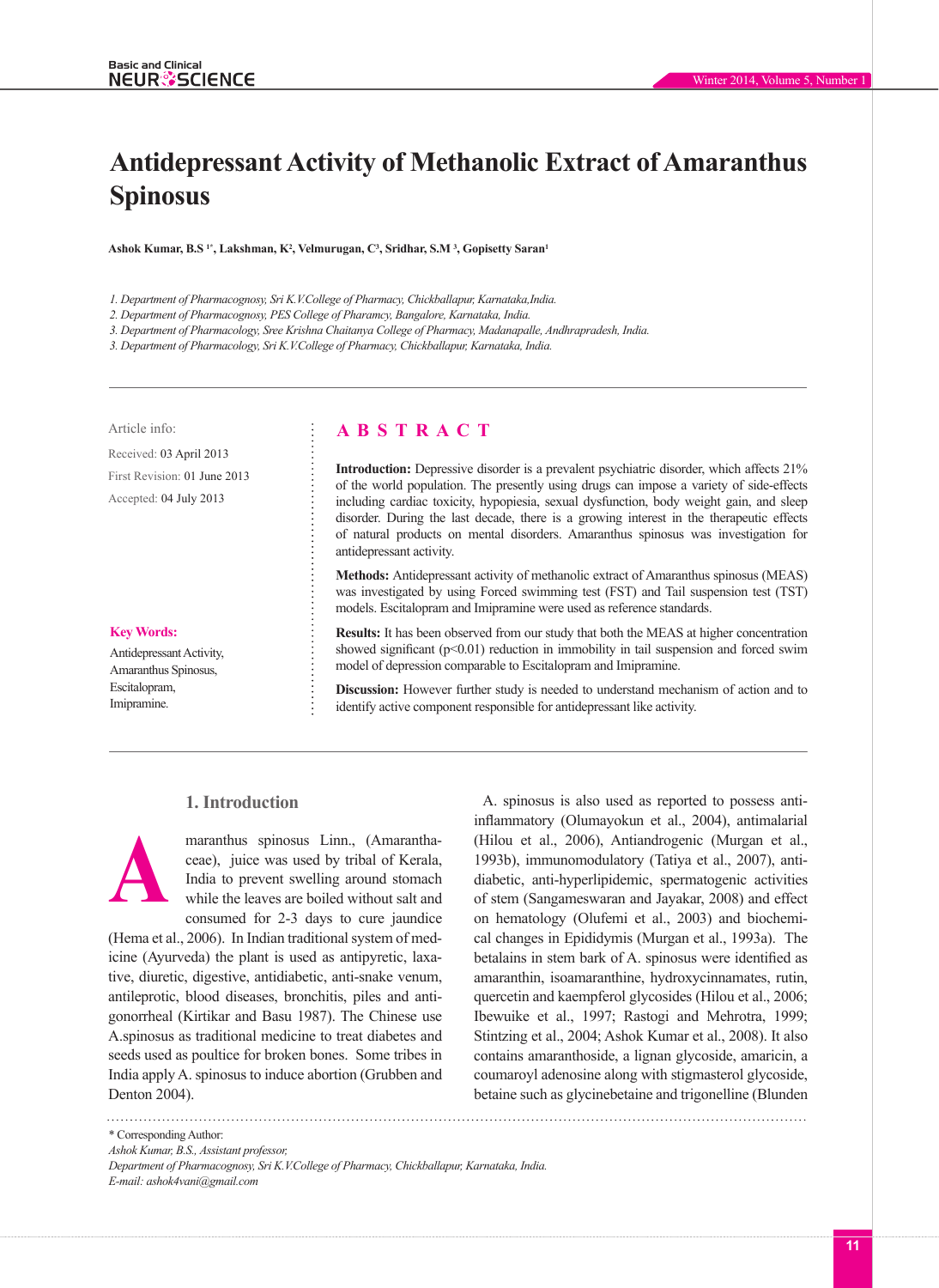et al., 1999; Azhar-Ul Haq et al., 2006). Betalains are well known for their antioxidant, anticancer, antiviral and antiparasitosis properties (Kapadia et al., 1995; Kapadia et al., 1996; Patkai et al., 1997).

According to the World Health Organization report, mood disorders are the second leading cause worldwide of disability adjusted life years and the leading cause of years lived with disability in all ages. Each drug used to treat this disorder has a success rate of about 60%. In addition, most therapies require several weeks of treatment before improvement of signs and symptoms is observed and there are numerous side effects caused by antidepressants (Wong and Licinio, 2001). Thus, the high prevalence of depression and the fact that a significant proportion of individuals do not respond well to any currently marketed antidepressants or treatments support the need for new therapeutics to treat depression. Numerous antidepressant compounds are now available, presumably acting via different mechanisms including serotonergic, noradrenergic and/or dopaminergic systems (Elhwuegi, 2004). Medical plant therapies may be effective alternatives in the treatment of depression, and has progressed significantly in the past decade (Zhang, 2004).

Therefore, the present work aimed to evaluate firstly the antidepressant-like effect of the methanolic extract of Amaranthus spinosus in the models predictive of antidepressant action,

### **2. Methods**

## **2.1. Collection of Plant Material and Extraction**

The fresh plant of A. spinosus was collected from Chickballapur, and was authenticated by Prof. B.K.Venkatesh, Department of Botany, Government First grade College, Chickballapur, Karnataka. A voucher specimen (SKVCP 11) was deposited in college herbarium. The whole plant was shade dried and coarsely powdered. The coarse powder was subjected to extraction with methanol by soxhlet apparatus and extract was concentrated to dryness in vacuum.

#### **2.2. Preliminary Phytochemical Screening**

The methanol extract of A.spinosus was screened for the presence of various phytoconstituents like steroids, alkaloids, glycosides, flavonoids, carbohydrates, proteins and phenolic compounds (Kokate, 1986).

| General procedure of qualitative chemical tests |                                                                                                                                                                                                                                    |                                                            |                                       |  |  |  |
|-------------------------------------------------|------------------------------------------------------------------------------------------------------------------------------------------------------------------------------------------------------------------------------------|------------------------------------------------------------|---------------------------------------|--|--|--|
| S.No.                                           | <b>Chemical tests</b>                                                                                                                                                                                                              | <b>Observation</b>                                         | Inference                             |  |  |  |
| 1.<br>a)                                        | <b>Test for Carbohydrates</b><br>Molisch's test (General Test)<br>To the 2 to 3 ml extract, few drops of $\alpha$ -Napthol solution in<br>alcohol was added followed by addition of conc.H2SO4 from<br>the sides of the test tube. | Violet ring is formed<br>at the junction of two<br>liquids | Presence of Carbohy-<br>drates        |  |  |  |
| $\mathbf{b}$                                    | Fehling's Test<br>1 ml. of Fehling's A and 1 ml Fehling's B was mixed in the test<br>tube. Equal volume of extract was added and heated in the<br>boiling water bath for 5-10 min.                                                 | First yellow, then brick<br>red precipitate is<br>Observed | Presence of reducing<br><b>Sugars</b> |  |  |  |
| c)                                              | <b>Benedict's Test</b><br>Equal volume of Benedict's reagent and extract in the test<br>tube was added and heated in a boiling water bath.                                                                                         | Solution appears green,<br>yellow or red                   | Presence of Reducing<br>sugars        |  |  |  |
| $\mathbf{d}$                                    | <b>Barfoed's Test</b><br>Equal volume of Barfoed's reagent and extract was mixed and<br>heated for 1-2 min. in boiling water and cool.                                                                                             | Red precipitate is<br>observed                             | Presence of Monosac-<br>charides      |  |  |  |
| 2.                                              | <b>Test for Proteins and aminoacids</b><br><b>Biuret Test</b><br>To 3 ml of extract 4% NaOH and few drops of 1% CuSO4 Solu-<br>tion was added.                                                                                     | Violet or Pink colour<br>develops                          | Presence of Proteins                  |  |  |  |
|                                                 | Ninhydrin Test<br>3 ml extract and 3 drops of Ninhydrin solution was heated in<br>boiling water bath for 10 min.                                                                                                                   | Purple or bluish colour<br>appears                         | Presence of Amino acids               |  |  |  |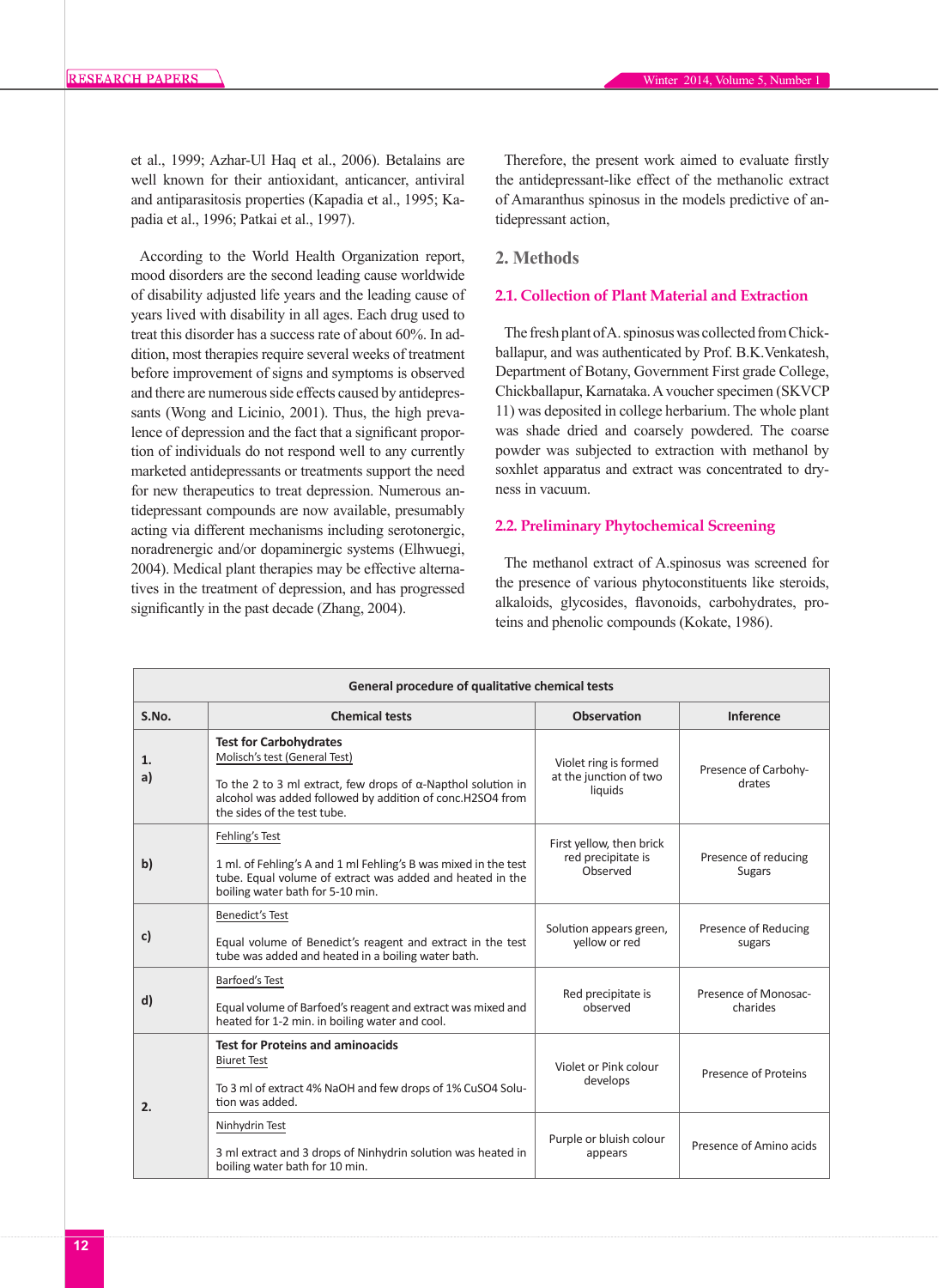| 3.<br>a) | <b>Test for Fats and Fixed Oils</b><br>A small quantity of extract was pressed between filter papers.                                                                                                                                                                                            | Oil stains on the paper                                          | Presence of fixed Oils                    |  |
|----------|--------------------------------------------------------------------------------------------------------------------------------------------------------------------------------------------------------------------------------------------------------------------------------------------------|------------------------------------------------------------------|-------------------------------------------|--|
| 4.<br>a) | <b>Test For Steroid</b><br>Liebermann-Burchard reaction<br>2 ml of the extract was mixed with chloroform and 1-2 ml<br>acetic anhydride and 2 drops of Conc. H2SO4 was added<br>through the sides of the test tube.                                                                              | Purple ring with acid<br>solution turning green                  | Presence of Steroid                       |  |
| 5.<br>a) | <b>Test For Glycosides</b><br>Cardiac Glycosides<br>Keller Kiliani test<br>To 2 ml extract, glacial acetic acid, one drop of FeCl3 and<br>Conc. H2SO4 was added.                                                                                                                                 | Reddish brown layer<br>appears at the junction<br>of two liquids | Presence of Cardiac<br>Glycosides         |  |
| b)       | Legal's Test:<br>The extracts were treated with sodium nitroprusside in pyri-<br>dine and methanolic alkali. The formation of                                                                                                                                                                    | pink to red color                                                | Presence of cardiac<br>glycosides.        |  |
| c)       | Anthraquinone glycosides Borntrager's test<br>To the extract dil. H2SO4 was added. The mixture was boiled<br>and then filtered. To the cold filtrate, equal volume of ben-<br>zene or chloroform was added. It was then shaked well. The<br>organic solvent was separated and ammonia was added. | Ammoniacal layer turns<br>pink or red                            | Presence of Anthraqui-<br>none glycosides |  |
| d)       | Saponin glycoside Foam test<br>The drug powder or the extract was shaken vigorously with<br>water.                                                                                                                                                                                               | Persistent foam is<br>observed                                   | Presence of Saponin<br>glycosides         |  |
| 6.       | <b>Test for Phenolic Compounds and tannins</b><br>To the extract FeCl3 was added.                                                                                                                                                                                                                | Deep blue-black colour<br>formed                                 | Presence of Phenolic<br>Compounds         |  |
| 7.<br>a) | <b>Test for Flavonoids</b><br>Shinoda Test<br>To the extract, 0.5g of magnesium turnings and few drops of<br>Conc.HCl were added from the sides of the test tube.                                                                                                                                | Pink colour observed                                             | Presence of Flavonoids                    |  |
| 8.<br>a) | <b>Test for Alkaloids</b><br>Dragendroff's test<br>To the filtrate few drops of dragendroff's reagent was added.                                                                                                                                                                                 | Orange brown<br>ppt. is formed.                                  | Presence of Alkaloids.                    |  |

**NEUR**SCIENCE

## **2.3. Animals**

Male Swiss Wistar rats weighing 150-250 gm were acclimatized to the experimental room at temperature  $23 \pm$ 2 °C, controlled humidity conditions (50-55%) and 12 h light and 12 h dark cycle. They were caged with a maximum of two animals in polypropylene cage and were fed with standard food pellets (Kamadenu Enterprises, Bangalore) and water ad libitum. All the studies conducted were approved by the institutional animal ethical committee of Sri K.V.College of Pharmacy, Chickballapur, Karnataka, according to prescribed guidelines of CPCSEA, Government of India (Reg. No. 117/1998/ CPCSEA).

# **2.4. Acute Toxicity Studies**

Methanol extract of A. spinosus (was studied for acute oral toxicity as per revised OECD (2002) guidelines No. 423. Animals were observed for four hours hourly for behavior changes and daily for fourteen days. The extract was devoid of any toxicity in rats when given in dose up to 2000 mg/kg by oral route. Hence, for further studies 200-400 mg/kg doses of extract were used.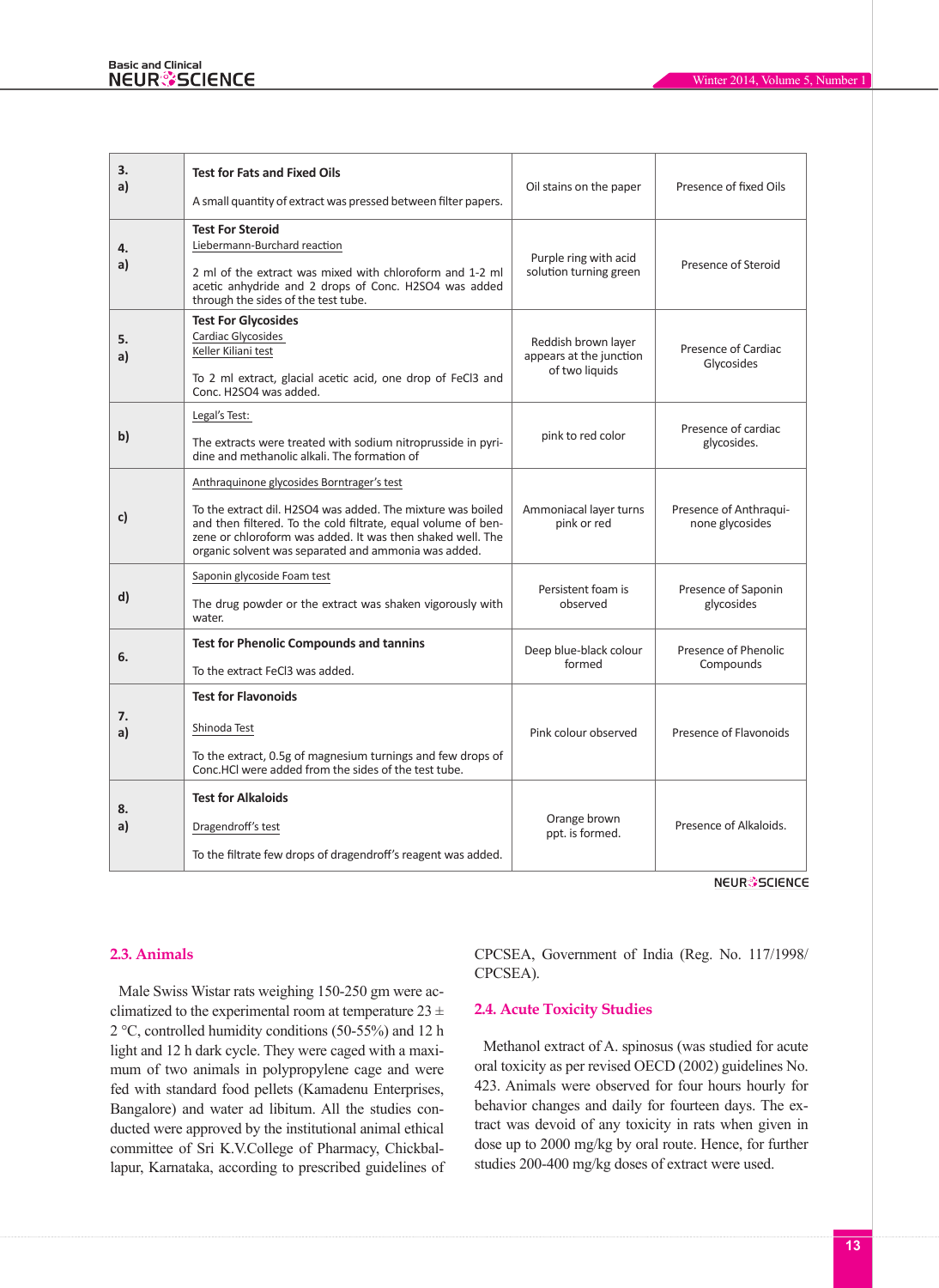## **2.5. Antidepressant Activity**

#### **Experimental Design for anti-depressant activity:**

The rats were divided five groups  $(n=6)$ . Drugs/ vehicle were administered to the animals 60min prior to study.

**Group I:** Negative control, administer saline 2 ml/kg orally.

**Group II:** Positive control and receive standard drug Escitalopram (10 mg/kg orally).

**Group III:** Receive standard drug Imipramine (10 mg/kg orally)

**Group IV:** Receive MEAS 100 mg/kg orally

**Group V:** Receive MEAS 200 mg/kg orally

#### **2.5.1. Forced Swim Test**

For the forced swim test (FST), Rats of either sex were individually forced to swim in an open cylindrical container (diameter 10 cm, height 25 cm) containing 19 cm of water at 25±1°c. Treatment was given 60min prior to study as described by study design. All animals were forced to swim for 6 min and the duration of immobility was observed and measured during the final 4 min interval of the test. Each mouse was judged to be immobile when it ceased struggling and remained floating motionless in the water, making only those movements to keep its head above water. A decrease in the duration of immobility is indicative of an antidepressant like effect (Porsolt et al.. 1977)

#### **2.5.2. Tail Suspension Test**

The tail suspension method used in this study was similar to those described by Steru et al., (1985). Treatment was given 60 min prior to study as described by study design. Mice were suspended on the edge of the table, 50 cm above the floor, with the help of adhesive tape placed approximately 1 cm from the tip of the tail. The total duration of immobility induced by tail suspension was recorded during a 6 min of the 10 min period. Animal was considered to be immobile when it did not show any movement of the body, hanged passively and completely motionless.

#### **2.6. Statistical Analysis**

All the values were expressed as Mean  $\pm$  S.E.M. the results were analyzed statistically by one-way ANOVA followed by Dunett Multiple comparison test, P<0.05 was considered significant.

# **3. Results**

#### **3.1. Preliminary Phytochemical Screening**

On preliminary phytochemical analysis of MEAS showed the presence of flavonoids, saponins, glycosides, terpenoids amino acids, alkaloids, carbohydrates, phenolic compounds and proteins.

## **3.2. Acute Toxicity Studies**

Methanolic extract of Amaranthus spinosus showed no behavioural changes nor mortality at dose 2000 mg/kg.

#### **3.3. Antidepressant Activity**

The antidepressant effects of methanolic extract of Amaranthus spinosus (100 and 200 mg/kg) and Escitalopram and imipramine were studied by observing the changes in the duration of immobility in the two models: Forced swim test (FST) and Tail suspension test (TST). In both TST and FST, MEAS 100 and 200 mg/kg, p.o. produced significant reduction  $(p<0.01)$  in the immobility period when compared with that of control group animals that received only the vehicle. The results are tabulated in Table 1.

# **4. Discussion**

Depression is an important psychiatric disorder that affects individuals' quality of life and social relations directly. Depression is characterized by emotional symptoms such ashopelessness, apathy, loss of selfconfidence, sense of guilt, indecisiveness, and amotivation, as well as biological symptoms like psychomotor retardation, loss of libido, sleep disturbances, and loss of appetite. When the symptoms are very severe, major depression is considered.

Medications such as tricyclic antidepressants (TCAs), selective serotonin reuptake inhibitors (SSRIs), selective reversible inhibitors of monoamine oxidase A (RIMAs), and specific serotonin–noradrenaline reuptake inhibitors (SNRIs) are clinically employed for drug therapy (Fava, 2003). However, these drugs can impose a variety of side-effects including cardiac toxicity, hypopiesia, sexual dysfunction, body weight gain, and sleep disorder (Antai-Otong, 2004; Baldwin et al., 2006; Khurana and Baudendistel, 2003; Park et al., 2005).

Escitalopram is classical selective serotonin reuptake inhibitors SSRIs, it is bound at the primary site of presynaptic serotonin transporter (SERT) with a very high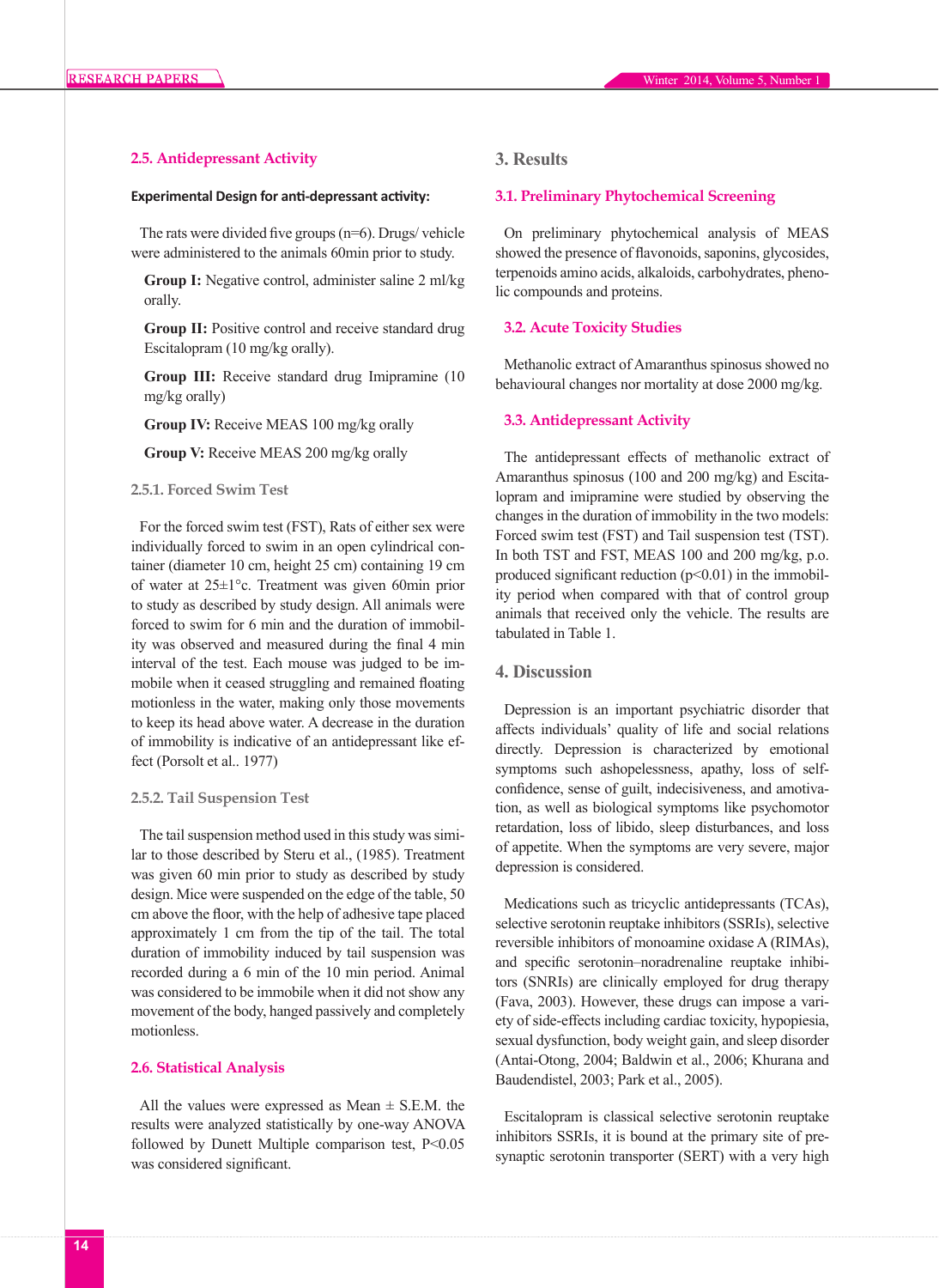| <b>Treatment</b>                                                         | Dose (mg/Kg)                   | <b>Forced Swim test Duration of</b><br><b>Immobility (Sec)</b> | <b>Tail Suspension test Duration of</b><br><b>Immobility (Sec)</b> |
|--------------------------------------------------------------------------|--------------------------------|----------------------------------------------------------------|--------------------------------------------------------------------|
| Control                                                                  |                                | 140.33±6.6                                                     | $148.5 + 5.6$                                                      |
| Escitalopram                                                             | 4                              | 60.75±1.38**                                                   | $90.8 + 4.59**$                                                    |
| Imipramine                                                               | 4                              | $63.5 \pm 1.5$ **                                              | $91+4.56**$                                                        |
| <b>MEAS</b>                                                              | 100                            | $48+2.58**$                                                    | $106.4 \pm 3.2$ **                                                 |
| <b>MEAS</b>                                                              | 200                            | 59.6±1.310**                                                   | $114.3 \pm 3.5$ **                                                 |
| Each value represents Mean $+ S F M$ n=6 **p< 0.05 compared with control | <b>NEUR<sup>3</sup>SCIENCE</b> |                                                                |                                                                    |

**Table 1.** Effect of Amaranthus spinosus on immobility time in Forced swim test and Tail Suspension test

Each value represents Mean  $\pm$  S.E.M., n=6. \*\*p< 0.05 compared with control.

affinity, and it has higher serotonergic activity than the classical SSRIs (Sanchez et al., 2004). Imipramine prevents reuptake of nor adrenaline and serotonin resulting in their increased availability in the synapse and therefore an increase in adrenergic and serotonergic neurotransmission (Tatsumi et al., 1997).

In this study, we used two animal models, FST and TST. Both the paradigms are widely accepted behavioral models for assessing pharmacological antidepressant activity (Bourin, 1990; Porsolt et al., 1977). Characteristic behavior scored in these tests is termed immobility, reflecting behavioral despair as seen in human depression (Steru et al., 1985; Willner, 1984). In addition, it is well known that many antidepressant drugs are able to reduce the immobility time in rodents (Porsolt et al., 1977). MEAS produced a marked reduction in immobility time at doses of 100 and 200 mg/kg in the rat FST and TST, with a profile comparable to that observed for the classical antidepressant drug ESC and imipramine. FST has not traditionally been viewed as a consistently sensitive model for detecting selective serotonin reuptake inhibitor activity, whereas these antidepressants are generally reported as active in the TST (Cryan et al., 2005). Moreover, TST is proposed to have a greater pharmacological sensitivity as compared with FST (Cryan et al., 2005; Thierry et al., 1986).

A. spinosus, contains amino acids namely, lysine, arginine, histidine, cystine, phenylalanine, leucine, isoleucine, valine, threonine, methionine, tyrosine and tryptophan (Anonymous, 1988). These amino acids contribute positively to the antioxidant activity (Hernandez-Ledesma et al., 2005; Chen et al., 1998; Saito et al., 2003; Chen et al., 1996; Cameron & Pauling 1979). Amaranthus also reported to contain beta-carotene, thiamine, riboflavin, niacin and ascorbic acid. Carotenoids serve as precursors of vitamin A, show antioxidant activity (De Pee et al., 1995).

Phytochemical analysis showed the presence of Flavonoids and phenolic compounds have been reported to have multiple biological effects such as Central nervous system disorders (Priyanka et al., 2012), antioxidant activity (Bors & Saran, 1987), analgesic (Mills & Bone, 2000), anti-inflammatory (Lilian Eugenia Peizer et al., 1998), inhibition of mast cell histamine release antiulcerogenic (Van Wauve & Goosens, 1989), cytotoxic, antihypertensive, hypolipidemic, antiplatelet and neurodegenerative diseases (Amresh et al., 2007). A study from Noldner and Schotz (2002) has indicated that rutin is essential for the antidepressant activity of Hypericum perforatum extract, a plant used in many countries for the treatment of mild to moderate forms of depression (Linde and Knüppel, 2005),

## **Conclusion**

The present study provides the first evidence indicating that methanolic extract of Amaranthus spinosus showed significant antidepressant activity in TST and FST models of depression. Further research is required to know the mechanism of its action.

#### **Acknowledgment**

The authors are thankful to Sri K.V. Naveen Kiran, Chairman, Sri K.V.College of Pharmacy, Chickballapur, Karnataka (India) for providing facilities to carry out the research work.

Table 1. Effect of Amaranthus spinosus on immobility time in Forced swim test and Tail Suspension test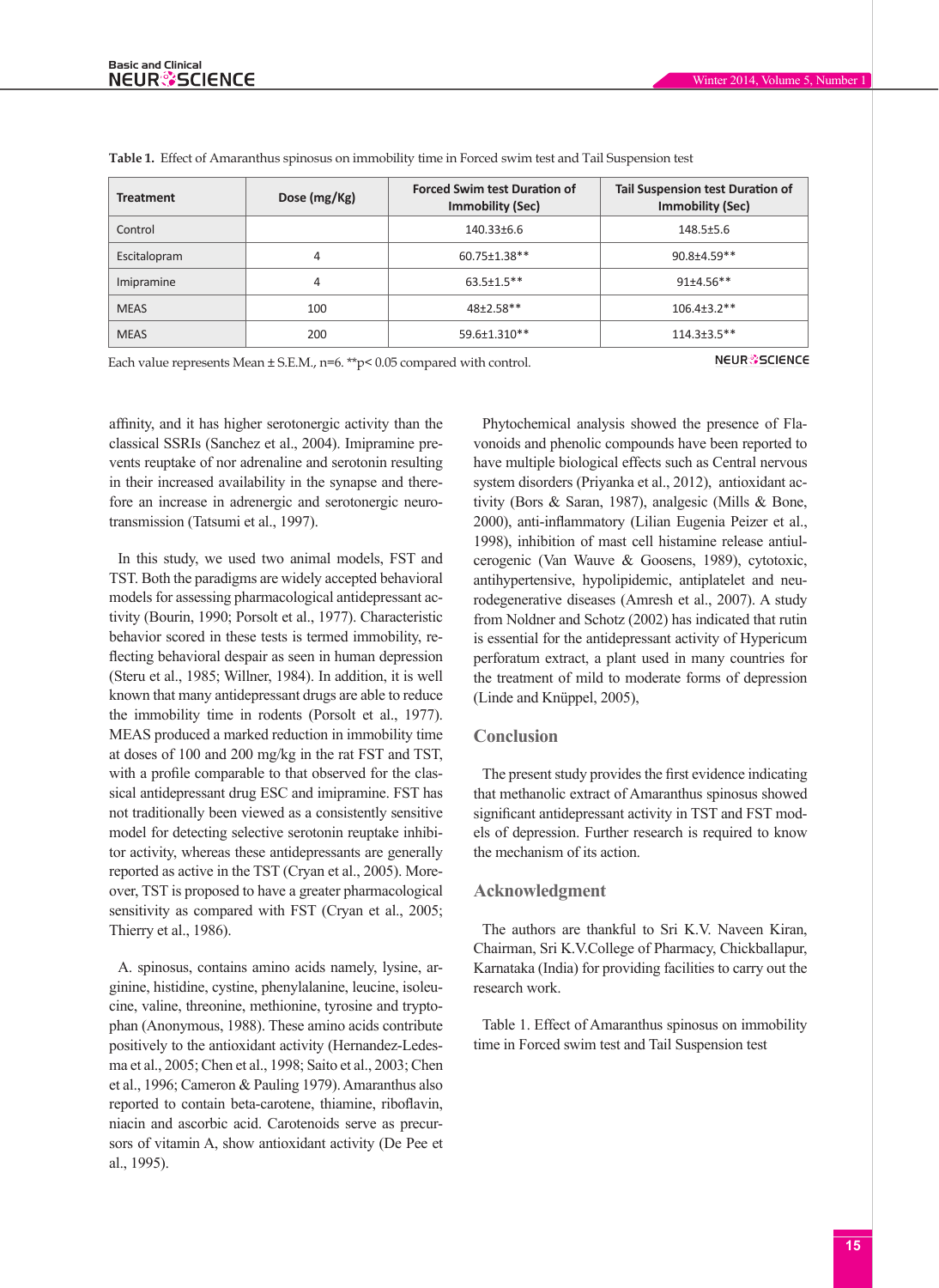#### **References**

- Amresh, G., Reddy, G.D., Rao, C.V., Singh, P.N (2007). Evaluation of anti-inflammatory activity of Cissampelos pareira root in rats. J. Ethnopharmacol. 110, 526-53.
- Antai-Otong, D (2004). Antidepressant-induced insomnia: treatment options. Perspect Psychiatr Care, 40:29–33.
- Ashok Kumar, B.S., Lakshman, K., Chandrasekhar, K.B., Saleemullakhan, Narayana Swamy, V.B (2008). Estimation of rutin and quercetin in Amaranthus spinosus L. Asian J. Chem. 20(2):1633-1635.
- Azhar-Ul-Haq, M., Afza, N., Khan, S.B., Muhammad, P (2006). Coumaroyl adenosine and lignan glycoside from Amaranthus spinosus Linn, Polish J. Chem. 80:259-263.
- Baldwin, D., Bridgman, K., Buis, C (2004). Resolution of sexual dysfunction during double-blind treatment of major depression with reboxetine or paroxetine. J Psychopharmacol, 20:91–6.
- Blunden, G., Yang, M., Janicsak, M.I., Carabot-Cuervo, A (1999). Betaine distribution in the Amaranthaceae. Biochem. Syst. Ecology;27:87-92.
- Bors, W., Saran, M (1987) Radical scavenging by flavonoid antioxidants. Free Radic Res Commun. 2(4-6), 289–294.
- Bourin, M (1990). Is it possible to predict the activity of a new antidepressant in animals with simple psychopharmacological tests. Fundam Clin Pharmacol. 4:49–64.
- Cryan, J.F., Mombereau, C., Vassout, A (2005). The tail suspension test as a model for assessing antidepressant activity: review of pharmacological and genetic studies in mice. Neurosci Biobehav Rev. 29:571–625.
- Elhwuegi, A.S (2004). Central monoamines and their role in major depression. Prog. Neuro-Psychopharmacol. Biol. Psychiatry 28, 435–451.
- Fava, M (2003). Diagnosis and definition of treatment-resistant depression. Biol Psychiatry 53:649–59.
- Grubben, G.J.H (2004). Denton OA: Plant Resources of Tropical Africa 2. Vegetables.
- Hema, E.S., Sivadasan, M., Anil, K.N (2006). Studies on edible species of Amaranthaceae and Araceae used by Kuruma and Paniya tribes in Wayanad district, Kerala, India. Ethnobotany 18:122-126.
- Hilou, A., Nacoulma, O.G., Guiguemde, T.R (2006). In vivo antimalarial activities of extract from Amaranthus spinosus L., and Boerhaavia erecta L., in mice. J Ethnopharmacol. 103: 236-240.
- Ibewuike, J.C., Ogundaini, A.O., Bohlin, L., Ogungbamila, F.O (1997). Antiinflammatory activity of selected Nigerian medicinal plants. Nigerian Journal of Natural Products and Medicine, 10-14.
- Kapadia, G., Balasubramanian, V., Tokuda, H., Iwashima, A., Nishino, H (1995). Inhibition of 12-O-tetradecanoylphorbol-13-acetate induced Epstein-Barr virus early antigen activation by natural colorant. Cancer Letters;115:173-178.
- Kapadia, G., Tokuda, H., Harukuni, K., Takao, M., Nishino, H (1996). Chemoprevention of lung and skin cancer by Beta vulgaris (beet) root extract. Cancer Letter 100:211-214.
- Khurana, R.N., Baudendistel, T.E (2003). Hypertensive crisis associated with venlafaxine. Am J Med.115:676–7.
- Kirtikar, K.R., Basu, B.D (1987). Indian Medicinal Plants, International book distributors, Dehra Dun, India. 3: 2057-59.
- Kokate, C.K (1986). Preliminary phytochemical analysis. In: Kokate CK (eds). Practical Pharmacognosy. 1st ed. New Delhi: Vallabh Prakashan, 111.
- Lilian Eugenia Pelzer, Teresita Guardia, Americo osvaldo Juarez, Eduardo Guerreiro (1998). Acute and chronic antiinflammatory effects of plant flavonoids. IL Farmaco. 53,421- 424.
- Linde, K., Knüppel, L (2005). Large-scale observational studies of hypericum extracts in patients with depressive disorders-a systematic review. Phytomedicine 12,148–157.
- Mills, S., Bone, K (2000). Principles and Practice of Phytotherapy. Churchill Livingstone. Edinburgh, pp. 23-24, 31-34, 229- 231.
- Murgan, K., Vanithakumari, G., Sampathraj, R (1993b). Effects of combined extracts of Dolichos biflorus seeds and Amaranthus spinosus roots on the accessory sex organs of male rats, Ancient Science of Life, Vol. XIII: 351-357.
- Murgan, K., Vanithakumari, G., Sampathraj, R (1993a). Biochemical Changes in epididymis following treatment with combined extracts of Amaranthus spinosus roots and Dolichos biflorus seeds, Ancient Science of Life. Vol. XIII: 154-159.
- Noldner, M., Schotz, K (2002). Rutin is essential for the antidepressant activity of Hypericum perforatum extracts in the forced swimming test. Planta Med. 68, 577–580.
- OECD (2000): Guidelines for testing chemicals. Guidelines 423, acute oral toxicity. Acute Toxic Class Methods Paris.
- Olufemi, B.E., Assiak, I.E., Ayoade, G.O., Onigemo, M.A (2003). Studies on the effect of Amaranthus spinosus leaf extract on the Hematology of growing pigs. Afri J Biomed Res 6:149-150.
- Olumayokun, A., Olajid, Babatunde, R., Ogunleya, Temitope, O., Erinle (2004). Anti-inflammatory properties of Amaranthus spinosus, Pharm Biol. 521-525.
- Park, I.Y., Kim, E.J., Park, H., Fields, K., Dunker, A.K., Kang, C (2005). Interaction between cardiac calsequestrin and drugs with known cardiotoxicity. Mol Pharmacol, 67:97-104.
- Patkai, G., Barta, J., Varsanyi, I (1997). Decomposition of anticarcinogen factors of the beet root during juice and nectar production. Cancer Letters, 114:105-106.
- Porsolt, R.D., Bertin, A., Jalfre, M (1977). Behavioral despair in mice: a primary screening test for antidepressants. Arch Int Pharmacodyn Ther.229:327–36.
- Priyanka, B., Sridhar, Y., Shankaraiah, P (2012). Antidepressant and muscle relaxant activity of Cardiospermum halicacabum Linn. Roots in mice. J. Advanced Pharmaceutical Sciences. 2(1):193-200.